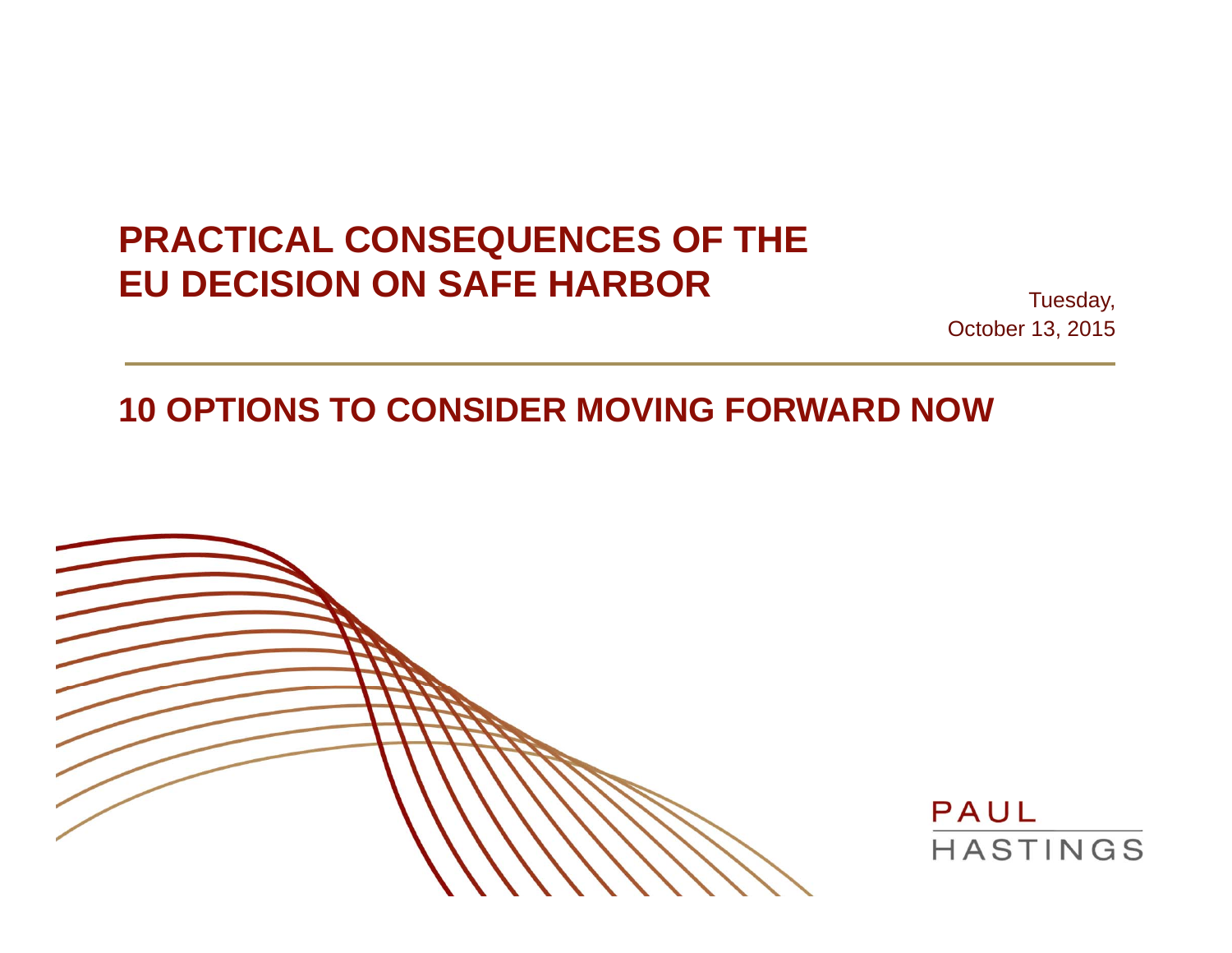### **PROGRAM AGENDA**

- **Introducing Paul Hastings Privacy & Cybersecurity Experts**
- $\mathcal{L}_{\mathcal{A}}$ **U.S.-EU Safe Harbor: Brief Background**
- *Schrems v. Data Protection Commissioner* 
	- $\blacksquare$ **Background**
	- $\blacksquare$ Two Key Holdings
	- Unanswered Questions
- $\mathcal{L}^{\mathcal{A}}$  **Ten Steps to Consider Moving Forward Now**
	- Focus on Model Contract Clauses and Options
- **Questions and Answers**

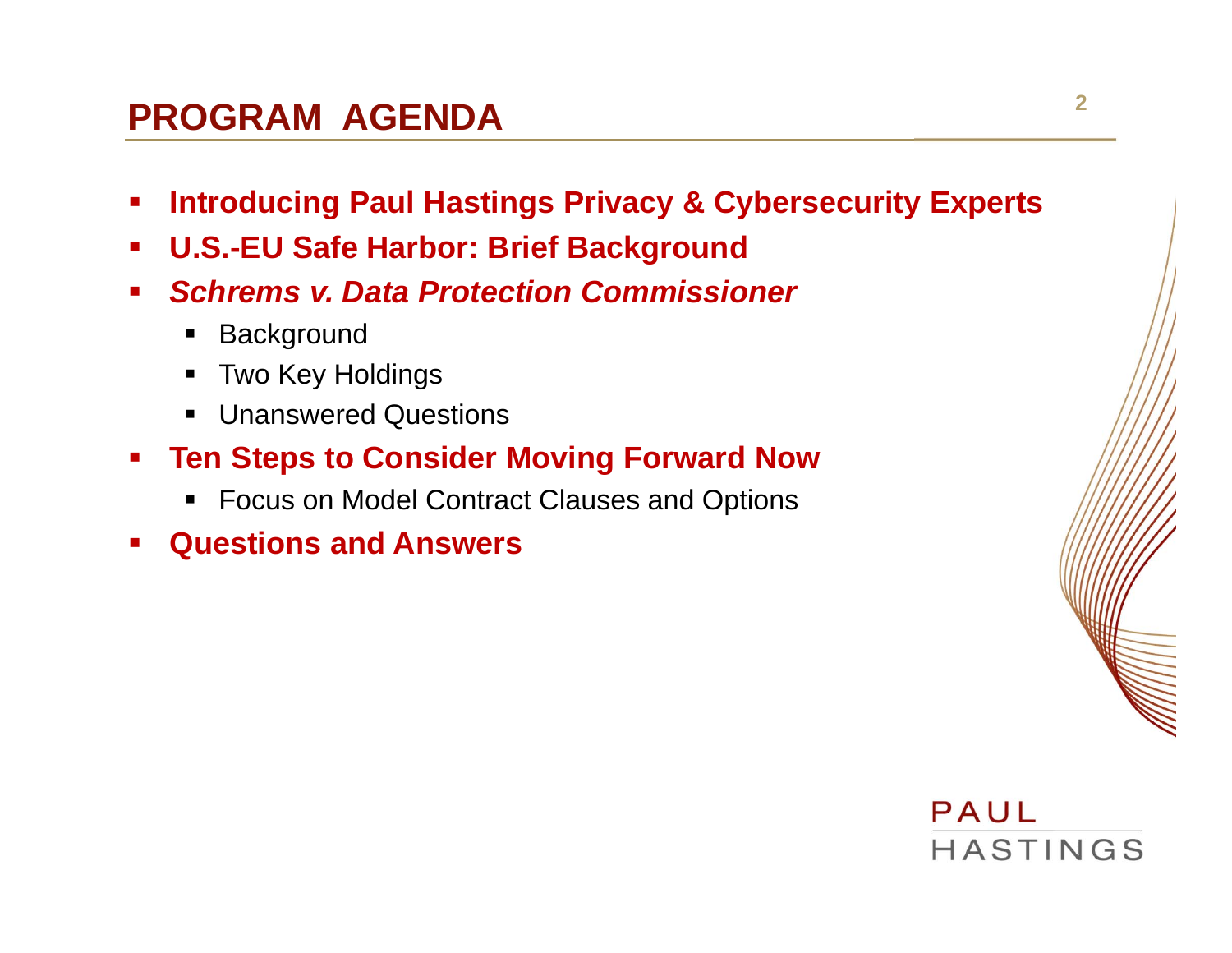## **3 PAUL HASTINGS PRIVACY & CYBERSECURITY EXPERTS**



**Behnam Dayanim** Washington, D.C.



**James Koenig** New York, NY



**Sherrese Smith**Washington, D.C.



**Ashley Winton** London

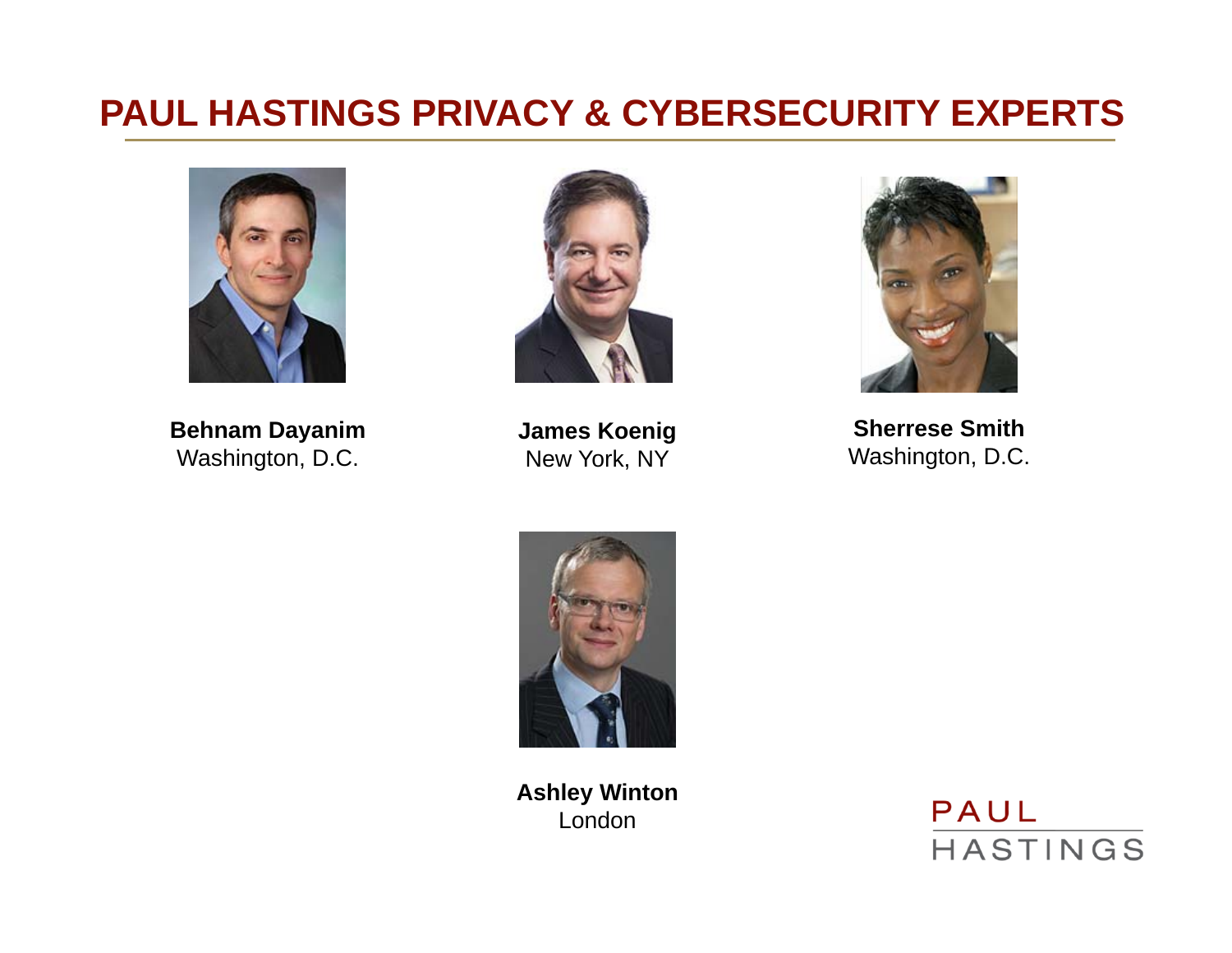## **U.S.-EU SAFE HARBOR: BRIEF BACKGROUND**

- **Trans-Border Data Flow Provisions.** EU Data Protection Directive 95/46/EC, which went into effect in October 1998, prohibits transfers of personal data to third countries that do not ensure an "adequate level of protection."
- **EU-US Safe Harbor Accord.** The Clinton Administration negotiated the U.S.-EU Safe Harbor program, enabling U.S. organizations to transfer data from the EU to the United States based on their declared compliance with seven privacy principles: notice, choice, onward transfer, security, data integrity, access and enforcement.
- **Safe Harbor Program Determined Adequate.** In 2000, the European Commission ("EC") found the Safe Harbor program provided adequate protection, in line with the Data Protection Directive. Many companies depended on Safe Harbor to transfer data from the EU to the U.S. (or as the backbone of global transfers).

**Change of Opinion.** The European Court of Justice ("ECJ") invalidated that decision last week.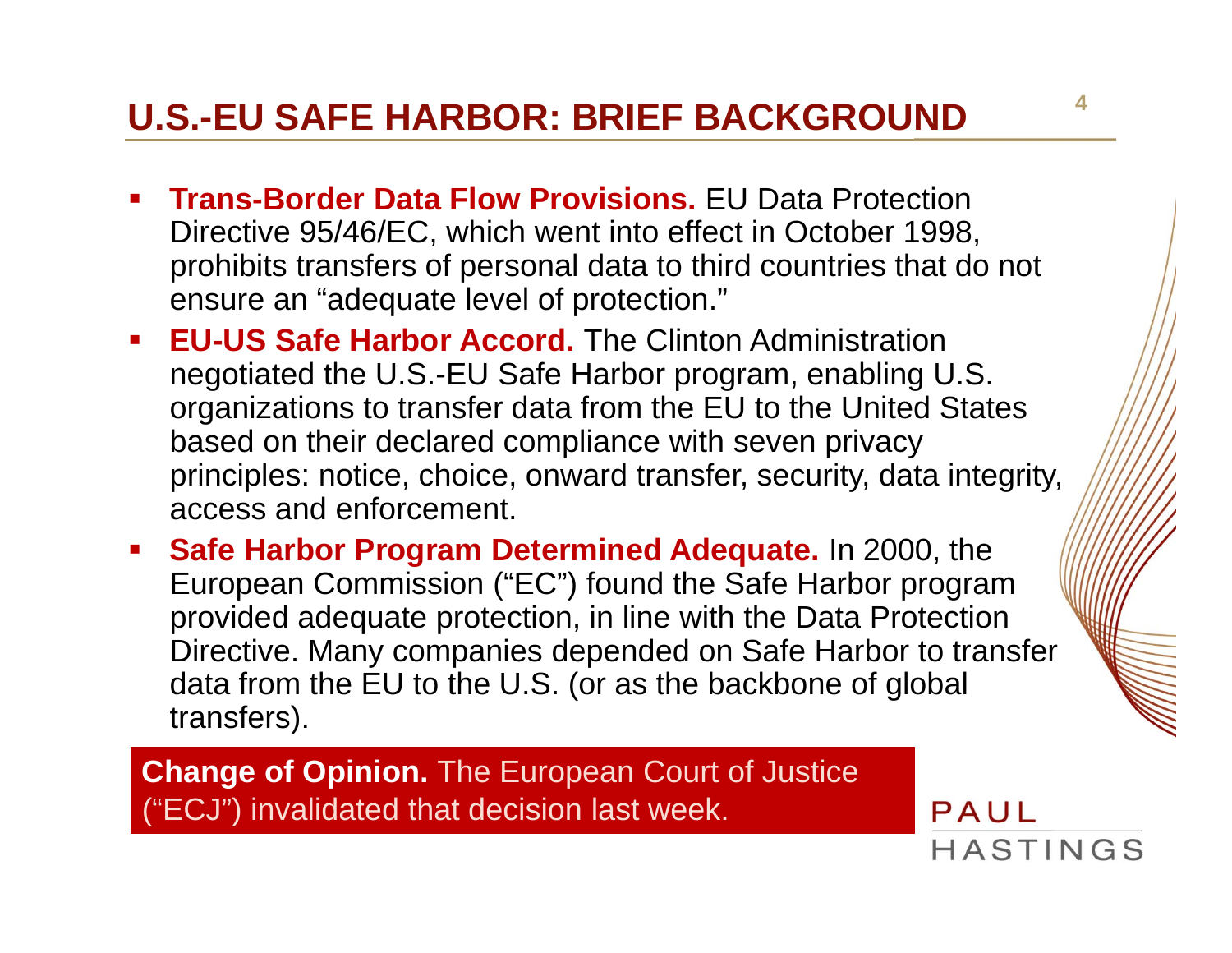## *SCHREMS v. DATA PROTECTION COMMISSIONER*

 **Background**: Maximillian Schrems, an Austrian national, filed a complaint with the Irish Data Protection Commissioner challenging the transfer of his personal data from Facebook Ireland to servers of Facebook, Inc. located in the United States.

**Impact of Snowden and Surveillance.** Citing revelations by Edward Snowden, Mr. Schrems alleged that the United States did not ensure adequate protection of personal data against surveillance by public authorities.

- **Irish Commissioner POV.** The Irish Commissioner believed he was not required to investigate the matter, in light of the EC's 2000 decision regarding the adequacy of the Safe Harbor program.
- **Appeal to ECJ.** Mr. Schrems appealed to the High Court of Ireland, which stayed the proceedings to seek guidance from the ECJ.



**5**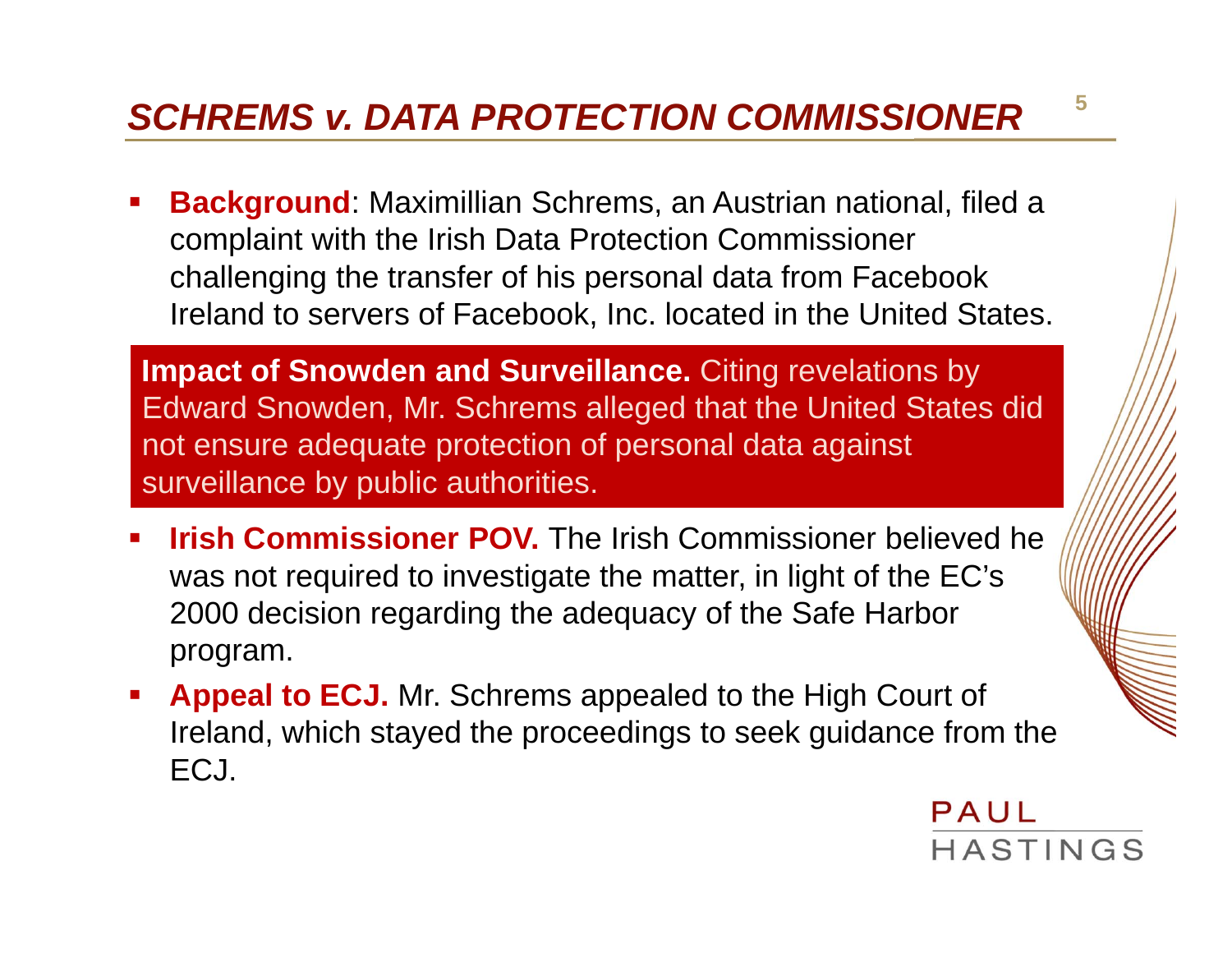## *SCHREMS***: ECJ DECISION - TWO KEY HOLDINGS:**

- **1) EC's 2000 Decision Overturned.** ECJ overturned EC's 15 year old decision that U.S.-EU Safe Harbor Accord provide an adequate level of protection of the personal data of EU citizens.
	- **ECJ Focus #1 -** Public authorities' generalized access to the content of electronic communications; and
	- **ECJ Focus #2 -** The lack of legal remedies available for individuals to access, correct or erase their personal data.
- **2) DPAs to Review/Investigate Complaints.** National data protection authorities ("DPAs") in the European Economic Area ("EEA") to hear/investigate individual complaints regarding the transfer of their personal data outside of the EEA (regardless of whether the EC has issued an adequacy decision).

**Net Effect – Complexity and Need to know Your Data and Flows!** This may significantly disrupt existing company global data flows, or at a minimum, add layers of complexity as it will put some premium on knowing which national authorities will have what jurisdiction over various types of data and IT operations (e.g., over servers, information, etc.).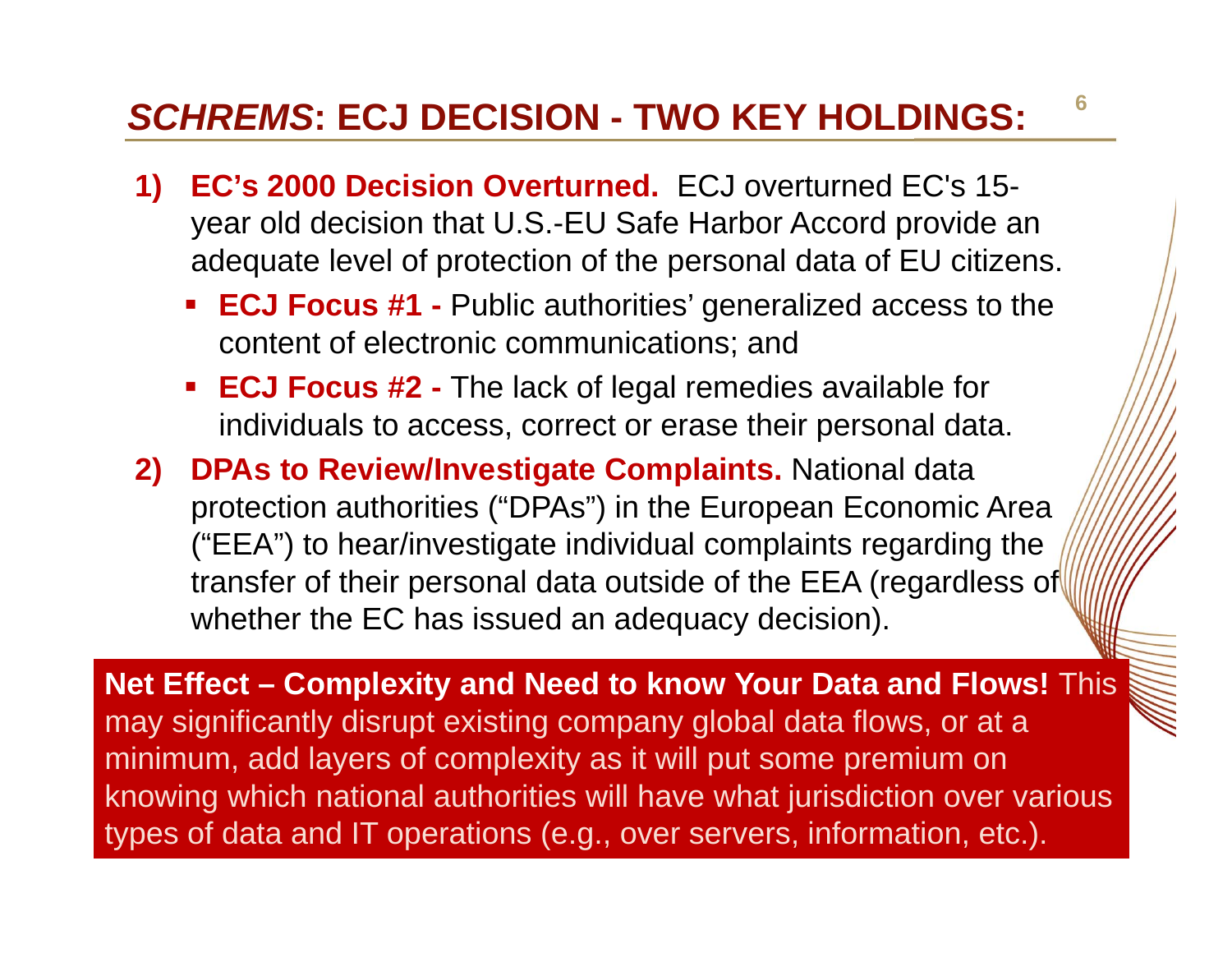# **UNANSWERED QUESTIONS**

- Is the Safe Harbor truly annulled?
- When does the decision take effect? Does it apply retroactively?
- Whom does this impact? (If I am not Safe Harborcertified, should I care?)
- **Are there options to obtain guidance?**
- **What does this mean for the negotiations for a** more robust Safe Harbor?
	- The Umbrella agreement has just been approved (but the Judicial Redress Bill needs to be put in place).
- What about model contracts? Does the decision affect them?

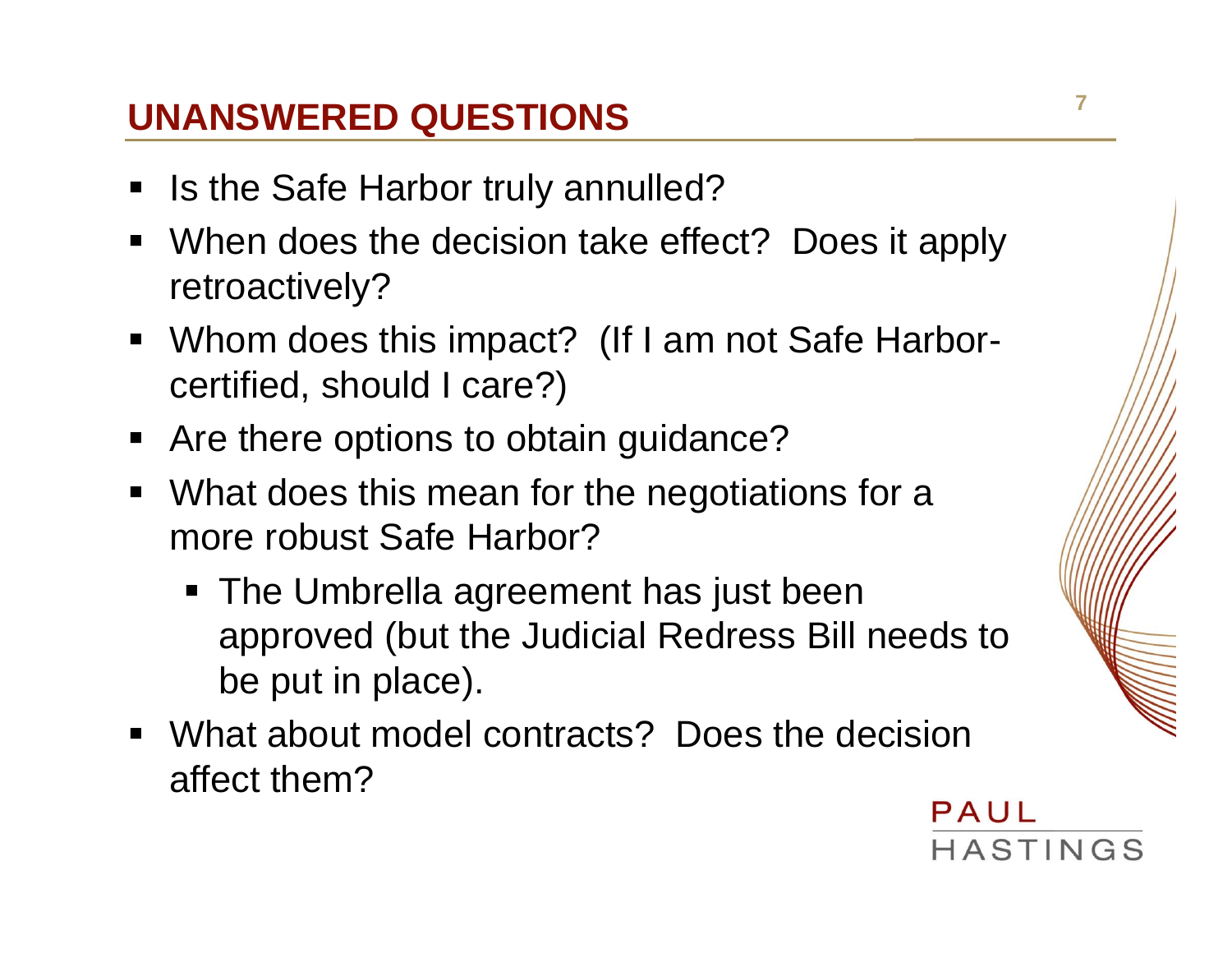# **8 TEN STEPS TO CONSIDER MOVING FORWARD NOW**

#### *Ideas Others Are Pursuing . . . Risk Management*

- **1. Review Data Flows and Prioritize Remediation.** Inventorying what personal data are being stored and transferred and prioritize key data transfer activities that must remain intact (business or operationally critical).
- **2. Consider Legal and IT Solutions.** Focusing efforts toward ensuring data transfer and storage solutions are in place or can be rerouted or stored in a way to minimize risks (or avoid using a Safe Harbor-supported pathway).
- **3. Review Vendor Contracts that Rely on Safe Harbor Transfers.** Assessing vendor potential non-compliance and if supplier was Safe Harbor certified (they may be in breach of reps and warranties as to compliance with applicable law; yet, you, as data controller, may be liable under data protection law).
- **4. Consider EU Country-by-Country Leeway.** Identifying where servers in the EU are located, and the specific local requirements and privacy protections, as national authorities will have greater leeway (and offer more flexibility). Some countries permit self-determination of "adequacy."

#### *. . . Internal Flows*

**5. Put Model Contracts in Place.** Putting in place Model Contracts/Intra-Group Agreements to cover any data transfer or access gaps they feel they may have.

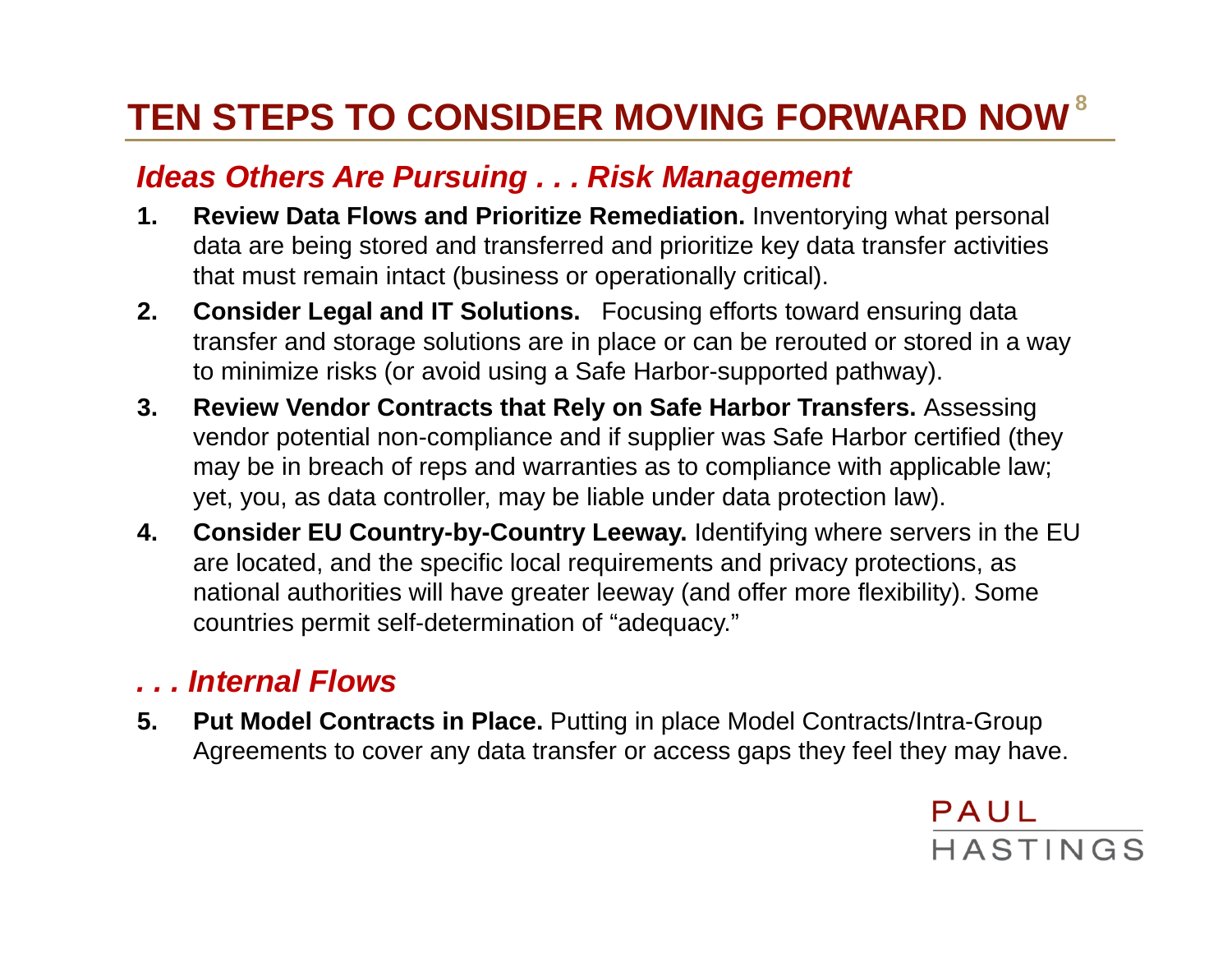# **9 TEN STEPS TO CONSIDER MOVING FORWARD NOW**

#### *. . . Internal Flows (continued)*

- **6. BCRs and Consent Longer Term.** Considering binding corporate rules as one additional data transfer mechanism to also put in place.
	- L Note: BCR audit and DPA approval requirements; Consent must be explicit, fully informed, may not be conditional and may be revoked).

#### *. . . Vendor and Other Third Party Flows*

- **7. Model Contracts, BCRs or IT Solutions.** Putting in place Model Contracts (or BCRs for processors or "hybrid BCRs") to cover any data transfer or access gaps. If amending contracts with suppliers, ensure that you know who will pay for the cost of future changes to law – e.g. the General Data Protection Regulation is due in 2-3 years.
- **8. Outsource or Data Flow Pathways Modifications.** Outsourcing data storage or certain IT operations to vendors with data transfer mechanisms in place.

#### *. . . Other Good Ideas*

- **9. DPA Outreach.** Reaching out to Data Protection Authorities to build relationships and trust.
- **10. Monitor Consumer Complaints Process.** Updating consumer complaint and redress procedures to heighten alert to any specific requests or complaints as we expect more individuals to raise issues. PAUL

HASTINGS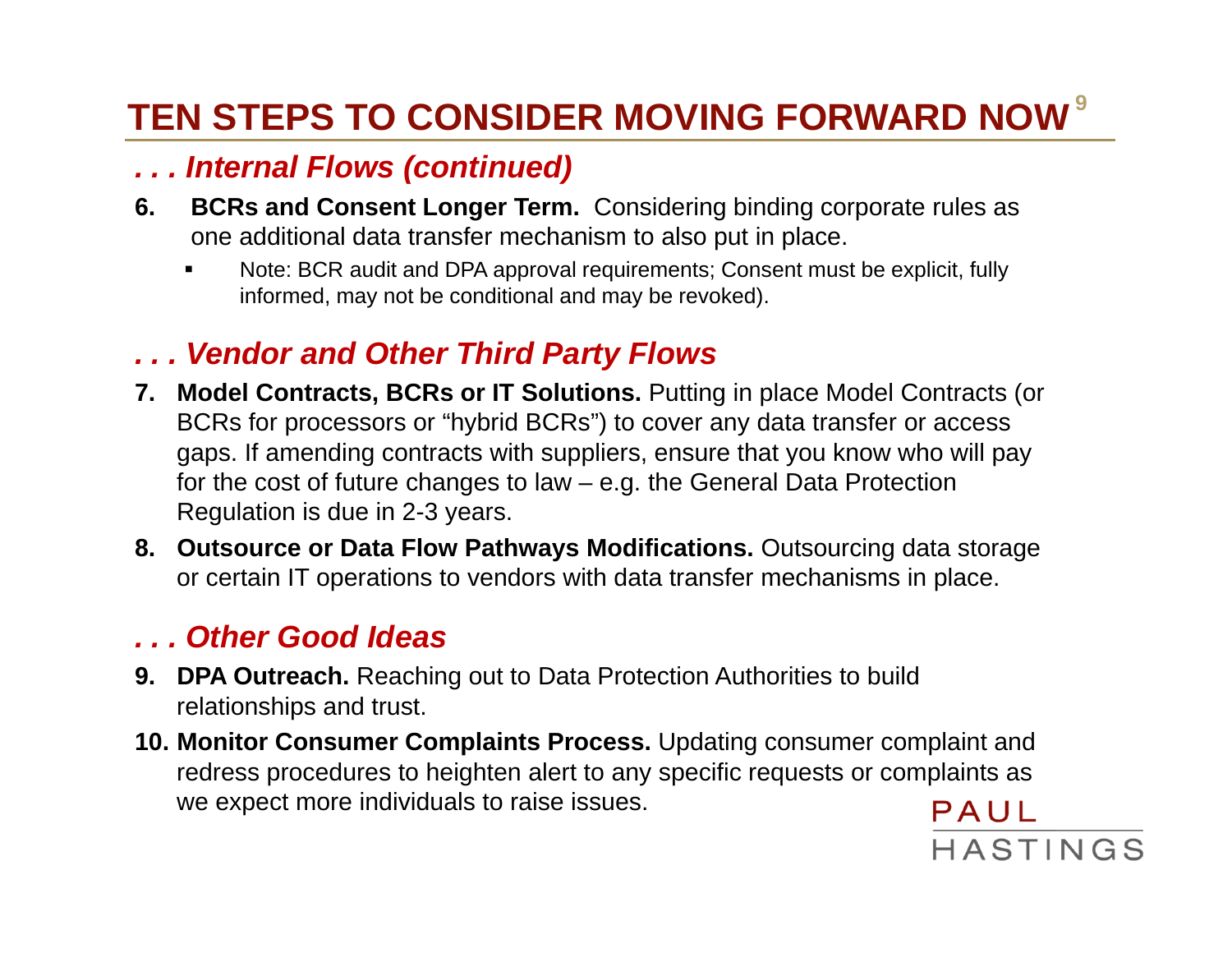# **MODEL CONTRACT CLAUSES - TYPES**



**Understanding how data are being used and identifying the right type of contract are essential.**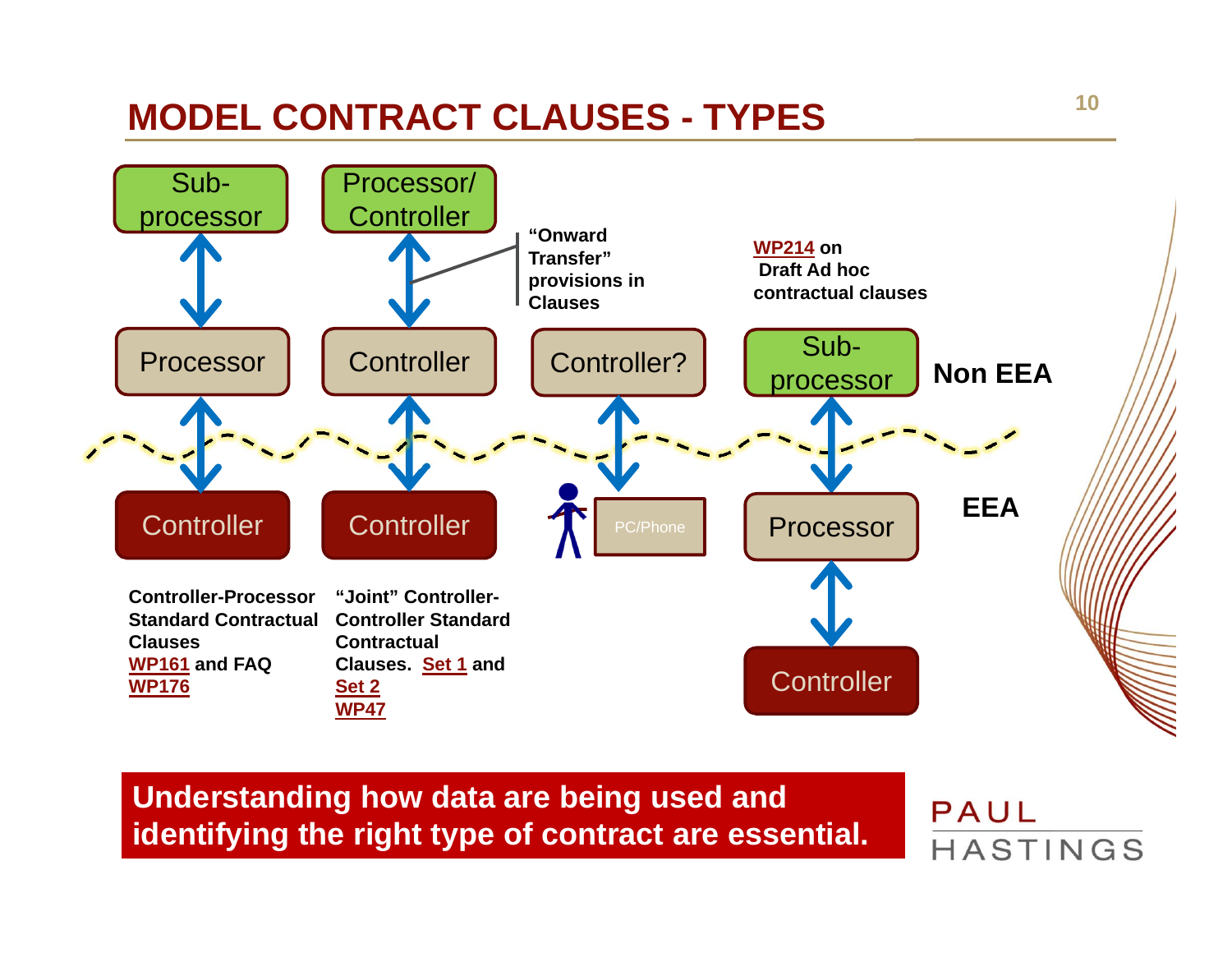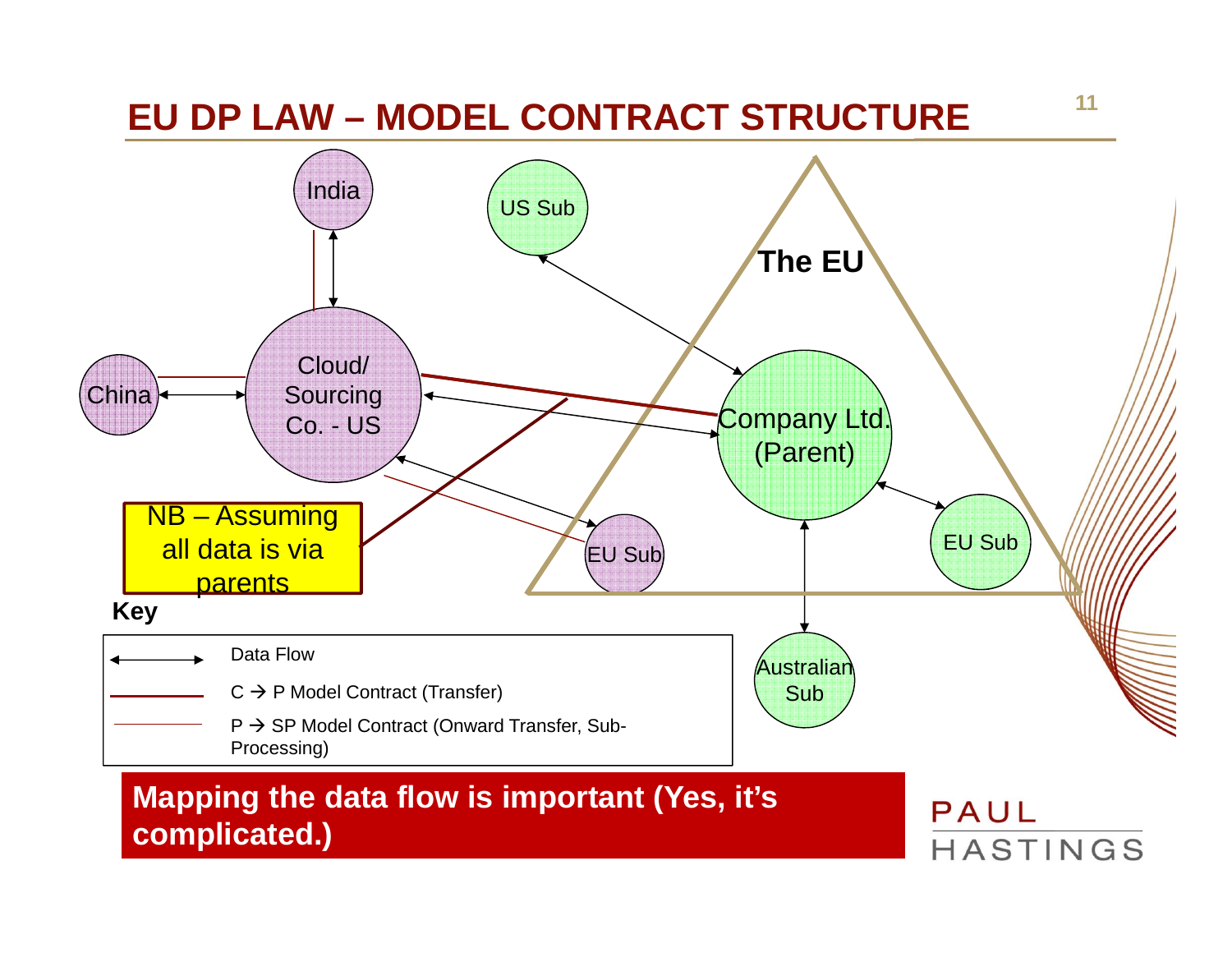

**Lack of careful thought and experienced advice can result in unnecessary complexity.**